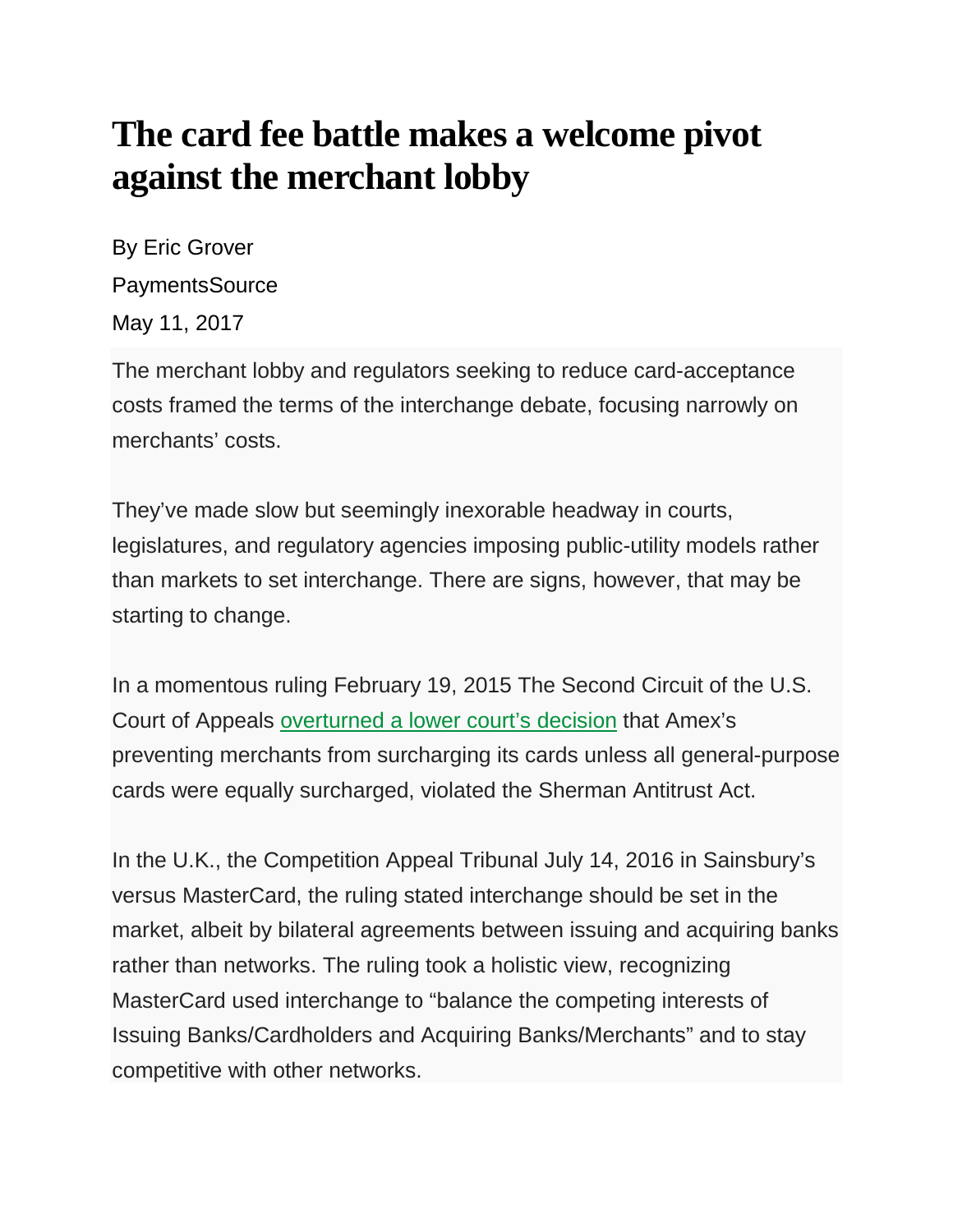The judge in the U.K. case was scathingly critical of the European Commission's merchant-centric "Tourist Test," which Brussels regulatory overlords embraced to provide a fig leaf of gravitas for price controls they were bent on imposing.

The theory contends the optimal card-acceptance fee is where merchants are indifferent between accepting cash and card payments from one-time customers. The U.K. ruling declared "it looks (and even then in an odd and indefensible way) to only one market, the acquiring market. It ignored" it's "a price in more than one market," focused "only on transaction savings," and is "far divorced from commercial realities."

In January this year the [English High Court ruled against retailers](https://www.matrixlaw.co.uk/wp-content/uploads/2017/01/30.01.17.pdf) alleging MasterCard's interchange was illegal and seeking £450 million in damages, holding interchange was "objectively necessary" and "not restrictive of competition." It did, however, suggest levels above which it would have been illegal.

And, at long last there's a possibility interchange price controls will be rolled back. House Financial Services Chairman Jeb Hensarling's [Financial](https://financialservices.house.gov/uploadedfiles/choice_2.0_discussion_draft.pdf)  [Choice Act 2.0](https://financialservices.house.gov/uploadedfiles/choice_2.0_discussion_draft.pdf) would repeal the Dodd-Frank Act's Durbin Amendment which effected debit-interchange caps in 2011. Hensarling is steadfast saying he's ["fundamentally opposed to federal price controls."](https://www.americanbanker.com/news/trump-gop-lawmakers-united-on-dodd-frank-reform?brief=00000159-ad9c-deb8-a3fb-fffd80dc0000) May 4<sup>th</sup> on a party-line vote 34-26 the House Financial Services Committee favorably reported the bill.

With no Democrats voting yes, the Financial Choice Act 2.0 could clear the House. Republican Senate leader Mitch McConnell however, will need to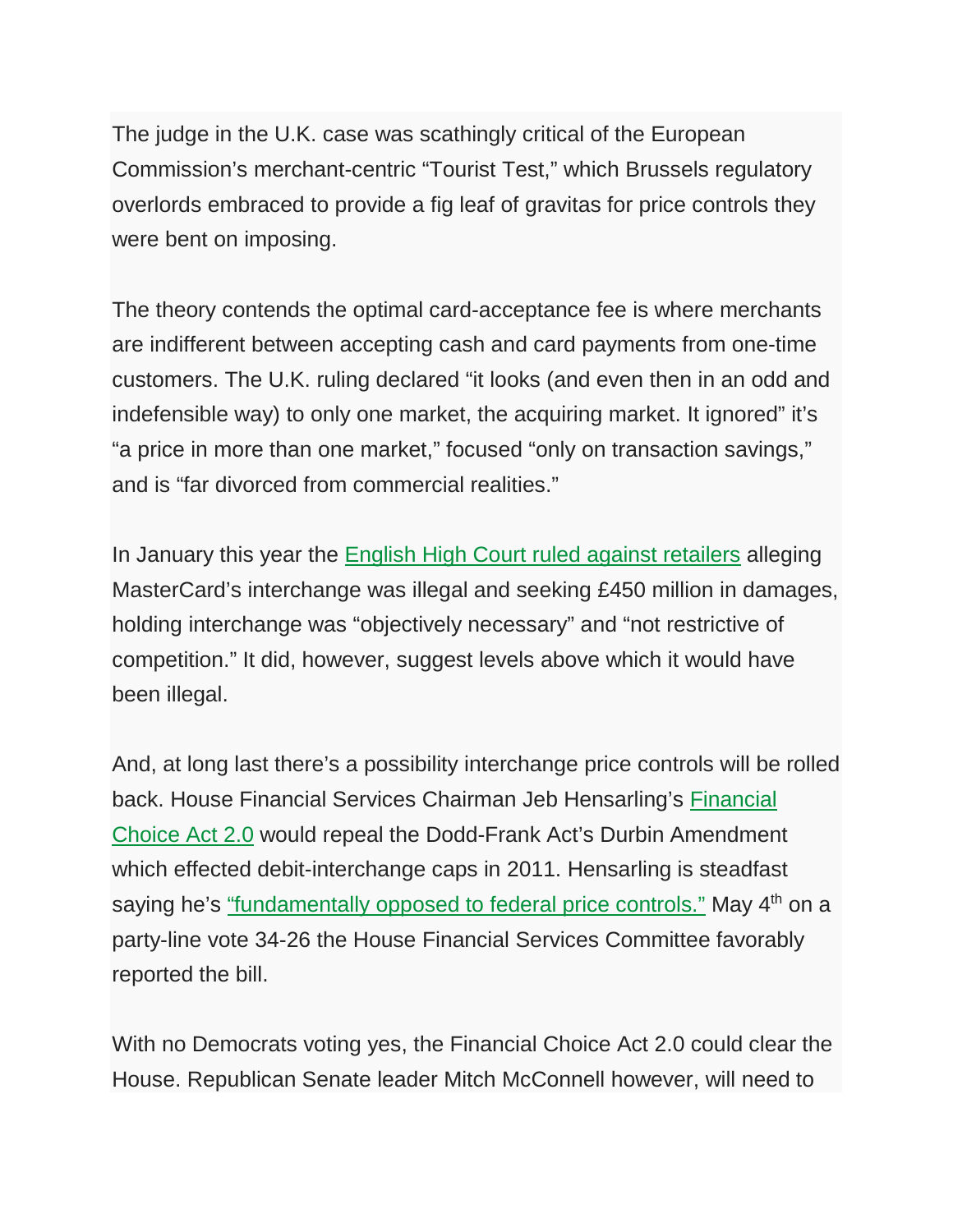get 8 Democrat senators on board. For the whole enchilada that will be tough. But piecemeal dismantlement of Dodd-Frank could attract bipartisan backing.

Repealing the Durbin Amendment in particular could attract Democrats, albeit while likely losing a few Republicans. In 2011 13 Democratic Senators voted for the Debit Interchange Fee Study Act, which was a marker for senators not whole-heartedly behind Durbin's price controls.

Milton Friedman said "One of the great mistakes is to judge policies and programs by their intentions rather than their results." Interchange price controls' results have been decidedly anti-consumer.

In 2003 the Reserve Bank of Australia reduced credit-card interchange by approximately 50%. In response [major issuers raised cardholder fees and](https://www.mastercard.us/content/dam/mccom/en-us/.../cra-report-2008-final.pdf)  [slashed rewards.](https://www.mastercard.us/content/dam/mccom/en-us/.../cra-report-2008-final.pdf)

Following the EU's 2015 interchange caps 70% of [card product changes](http://www.firstannapolis.com/wp-content/uploads/2017/03/March-2017-Navigator_by-First-Annapolis-Consulting_FINAL.pdf)  [made by 78 EU issuers First Annapolis tracks were unfavorable,](http://www.firstannapolis.com/wp-content/uploads/2017/03/March-2017-Navigator_by-First-Annapolis-Consulting_FINAL.pdf) in terms of higher fees and/or reduced rewards.

The 2010 Durbin Amendment taking effect in 2011 was a watershed, reducing free checking, debit rewards, and consumers' propensity to use debit rather than credit. Bankrate.com's [2009 survey reported 76% of](http://www.bankrate.com/banking/checking/smart-banking-free-checking-not-always-free/)  [banks offered free checking.](http://www.bankrate.com/banking/checking/smart-banking-free-checking-not-always-free/) By 2015 [only 37% of banks surveyed offered](http://www.bankrate.com/banking/checking/another-record-setting-year-for-checking-account-fees/#slide=2)  [free checking with no conditions.](http://www.bankrate.com/banking/checking/another-record-setting-year-for-checking-account-fees/#slide=2) The Fed reported from [2003 through 2006](https://frbservices.org/files/communications/pdf/research/2007_payments_study.pdf)  [debit-card payments increased 280% faster than credit-card](https://frbservices.org/files/communications/pdf/research/2007_payments_study.pdf)  [payments.](https://frbservices.org/files/communications/pdf/research/2007_payments_study.pdf) Debit price controls caused the credit-card value proposition to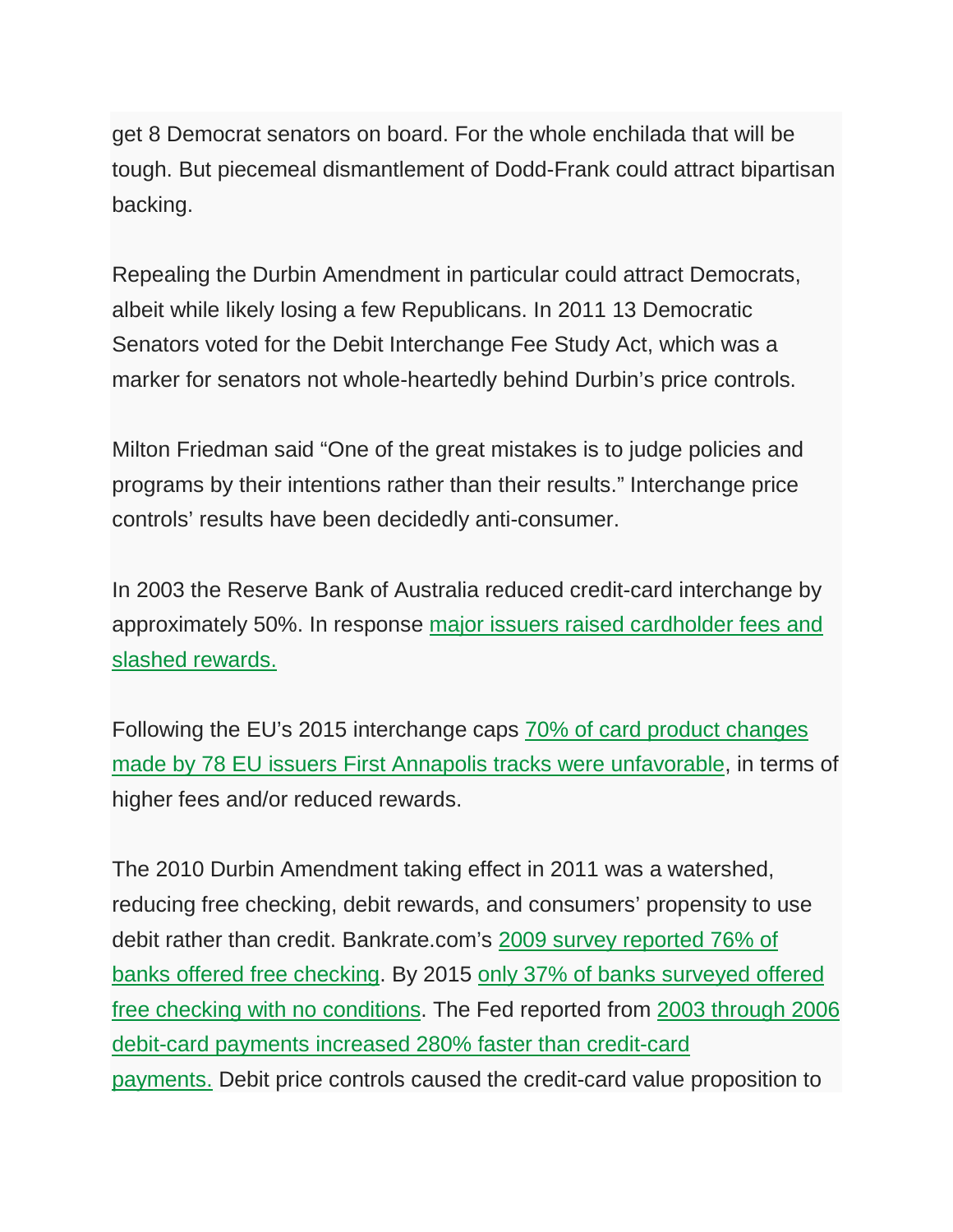increase relative to debit and consequently consumers shifted spend from debit to credit. From [2012 through 2015 credit-card payments grew 18%](https://www.federalreserve.gov/paymentsystems/files/2016-payments-study-20161222.pdf)  [faster than debit-card payments.](https://www.federalreserve.gov/paymentsystems/files/2016-payments-study-20161222.pdf)

Merchants argue interchange reductions are passed on to consumers in lower prices. Maybe. However, a Richmond Fed study surveying 420 merchants estimated ["the vast majority of merchants" didn't change](https://www.richmondfed.org/-/media/richmondfedorg/publications/research/economic_brief/2015/pdf/eb_15-12.pdf)  [prices](https://www.richmondfed.org/-/media/richmondfedorg/publications/research/economic_brief/2015/pdf/eb_15-12.pdf) because of the Durbin Amendment.

Regardless, no one can gainsay ferocious credit-card-issuer competition offering a smorgasbord of rewards to win cardholders and pride of place in their leather and digital wallets, is ferocious and passes on benefits to cardholders.

Cardholders vote every day in the market using their credit and debit cards. They didn't, however, have a seat at the table when the RBA, EU and U.S. Congress imposed interchange price controls.

The merchant lobby is four-square for the free market, until it's not. But to consummate a commercial transaction both parties have to think they profit. If accepting payment cards is a terrible value why has merchant acceptance mushroomed? The Philadelphia Fed's Susan Herbst-Murphy notes ["From the mid-1990s until the middle of the following decade, the](https://www.philadelphiafed.org/-/media/consumer-credit-and-payments/payment-cards-center/publications/discussion-papers/2015/d-2015_trends-and-preferences-in-consumer-payments.pdf?la=en)  [number of card-accepting merchant locations in the U.S. doubled to more](https://www.philadelphiafed.org/-/media/consumer-credit-and-payments/payment-cards-center/publications/discussion-papers/2015/d-2015_trends-and-preferences-in-consumer-payments.pdf?la=en)  [than 5 million](https://www.philadelphiafed.org/-/media/consumer-credit-and-payments/payment-cards-center/publications/discussion-papers/2015/d-2015_trends-and-preferences-in-consumer-payments.pdf?la=en) and then nearly doubled again," to 10 million in 2014.

Letting the interplay of economic actors competing in the free market dynamically set prices, rather than politicians and regulators no matter how